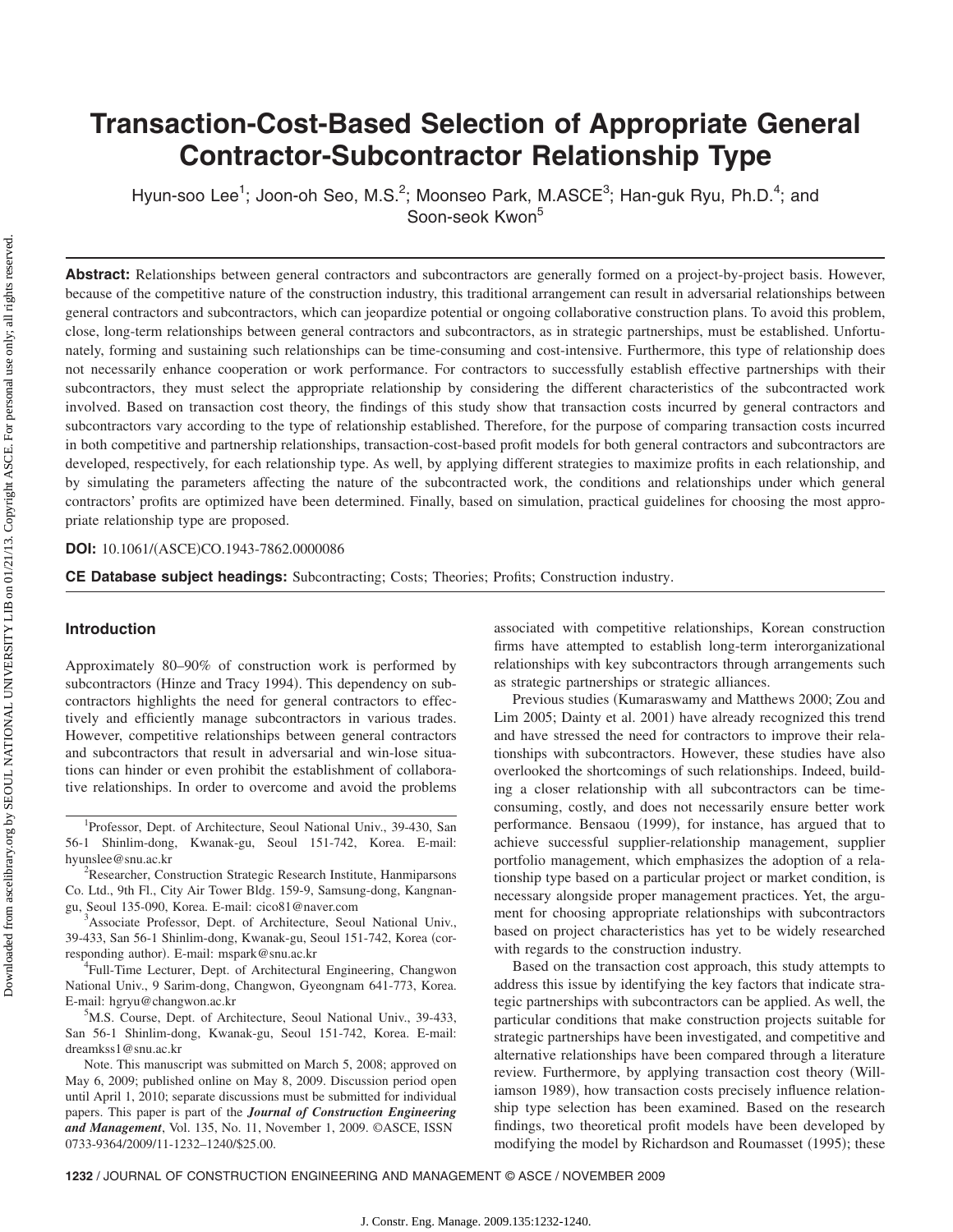models are respectively constructed for the competitive relationship and strategic partnership between general contractors and subcontractors. Additionally, after simulating the models using the relative values of parameters which indirectly reflect subcontracted work conditions, a set of considerations for selecting appropriate contractor-subcontractor relationships at the corporate level are identified. These guidelines can potentially assist construction firms in strategically and effectively managing subcontractors so that project performance is enhanced.

# **Subcontractor-Relationship Types**

# *Competitive Relationships*

In competitive relationships, which are also referred to as distributive, win-lose, or adversarial relationships, supply-chain members act out of self interest to acquire a larger share of a project (Trent 2005). Despite negative characteristics, competitive relationships have been preferred in the construction industry. Because contractor-subcontractor relationships are generally formed on a project-to-project basis, many uncertainties arise during construction due to demand fluctuation, rapid changes in customer preferences, project-specific component activities, technological advances, and seasonality. Therefore, given these industryspecific characteristics, competitive contractor-subcontractor relationships have been used to transfer the associated risks to other project participants (Usdiken et al. 1988).

Furthermore, competitive bidding and price comparison strengthens competitive relationships between general contractors and subcontractors. Although most subcontractors consider the competitive bidding process to be fair, head-to-head competition among potential subcontractors diminishes their bargaining power with general contractors. Because subcontractors have the greatest potential for cost savings, general contractors adopt the competitive bidding process to maximize their own bargaining power. However, this often results in unfair contractual conditions and onerous practices (Kumaraswamy and Matthews 2000).

# *Alternative Relationships*

Recently, the construction industry has recognized that project success is heavily dependent on the contractor-subcontractor relationship. Consequently, the industry has come to focus on interorganizational coordination between general contractors and subcontractors, and various concepts designed to improve this relationship have emerged from the experiences of different construction firms. In this section, two alternative relationships, strategic partnering and strategic partnership, will be discussed with a particular focus on their effectiveness at the project level and corporate level.

# **Strategic Partnering**

In strategic partnering, subcontractors undertake more than one construction project or several construction activities at any point in time. Partnering was first proposed by the Latham Report (Latham 1994), which aimed to improve interactions between clients and main contractors through the formation of partnerships and strategic alliances (Dainty et al. 2001). There are many definitions of "partnering." One of the most commonly used definitions characterizes partnering as "a long-term commitment between two or more organizations for the purpose of achieving specific business objectives by maximizing the effectiveness of each participant's resources" (Kumaraswamy and Matthews 2000). Although research on partnering has focused mainly on the client-main contractor relationship, it has also been argued that partnering with key subcontractors can help improve the main contractor-subcontractor relationship (Kumaraswamy and Matthews 2000; Dainty et al. 2001; Shimizu and Cardoso 2002; Kim and Kim 2003). Partnering that involves a high level of interorganizational trust and dedication to common, beneficial goals, is an alternative strategy that firms can deploy to achieve a competitive advantage.

#### **Strategic Partnership**

Throughout the years, business and academic journals have argued that managers need to replace arm's length relationships with longer-term, collaborative, and strategic partnerships with external business partners (Bensaou 1999). Strategic partnerships are particularly effective when the parties involved are committed, willing to cooperate, and share resources in the pursuit of common goals.

However, while strategic partnerships are often used in the automotive industry, only a single instance in which the concept is used by a Korean construction company was found. This company has attempted to apply strategic partnership with subcontractors by benchmarking the practice in the automotive industry. In this company, subcontractors are strategic partners involved in the planning phases of construction, which facilitates the application of their experience and specialized knowledge.

Furthermore, commitment to continuous subcontracted projects enables subcontractors to gain more profits from economies of scale. For example, finishing work subcontractors who install curtain walls can accurately estimate future demand and thus reduce costs by purchasing materials in a more timely manner. Cost reduction by subcontractors subsequently leads to a decrease in unit price. Also, in the context of a continuous subcontracted project, general contractors are given the opportunity to provide partnering subcontractors with training or managerial support.

Indeed, there are many common features between strategic partnerships and strategic partnering, and with the existing problems in current subcontracting practice, both strategies are recommended to improve relationships with subcontractors. As well, both approaches ultimately highlight the need for close and longterm relationships between contractors and subcontractors. In more intimate contractor-subcontractor relationships, the problems found in competitive relationships, such as a lack of coordination, can be overcome, and the knowledge and experience gained through a sustained relationship can enhance cooperation and future collaboration. For example, in strategic partnerships, general contractors can help develop subcontractors' abilities by providing training or technical and managerial support if necessary. As a result, general contractors and subcontractors are able to foster a relationship built on trust, which results in a productive, win-win relationship. As these two alternative relationship types share similar features, to unify the terminologies, strategic partnerships and strategic partnering will be referred to as "strategic partnerships" from now on in this paper.

# **Selection of an Appropriate Transaction-Cost-Based Relationship**

However, despite potential advantages, there have been practical obstacles to adopting strategic partnerships. First, establishing a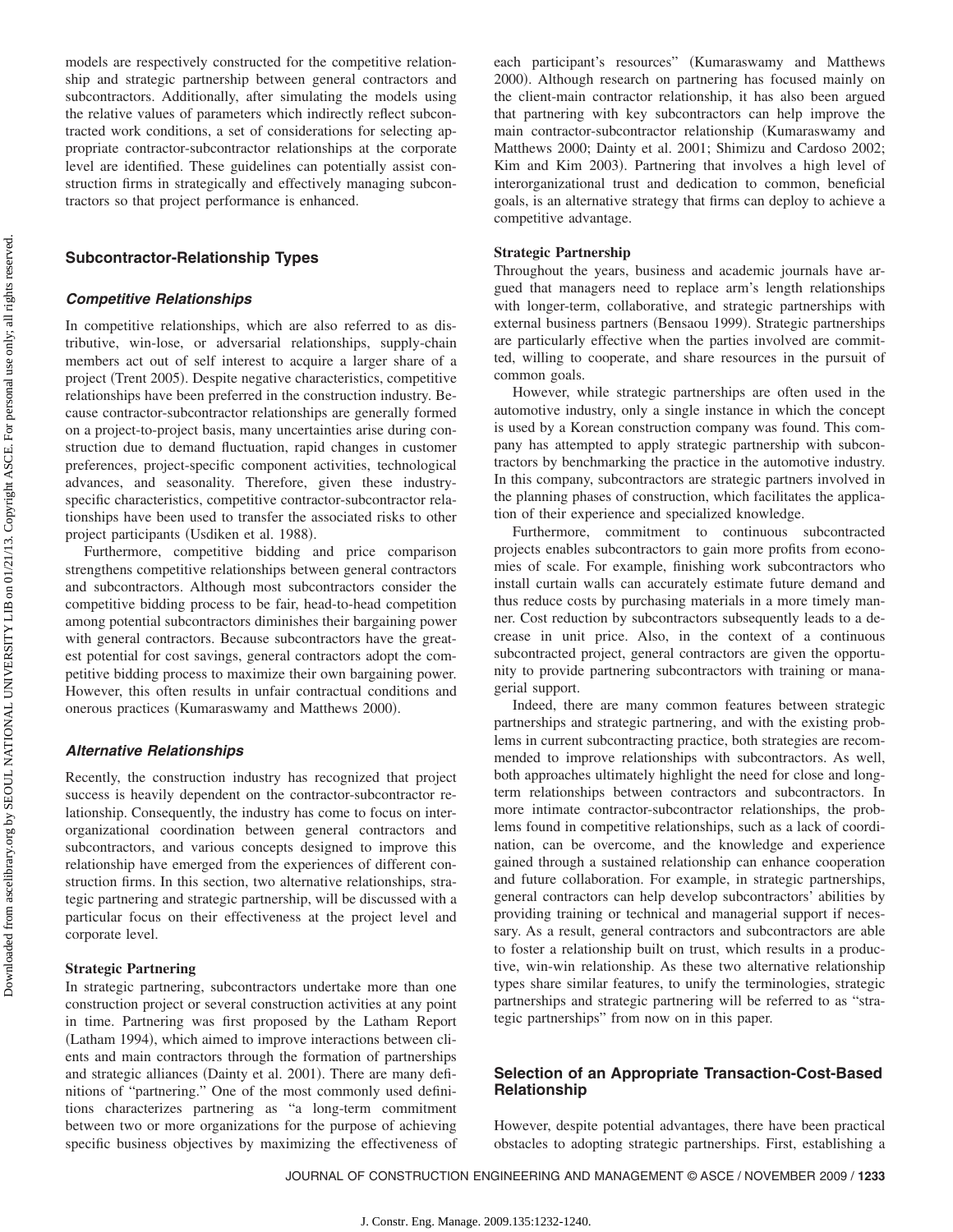|                  | Factor              | <b>Illustration</b>                                                                                                                                                                                                                             |  |
|------------------|---------------------|-------------------------------------------------------------------------------------------------------------------------------------------------------------------------------------------------------------------------------------------------|--|
| Assumption       | Bounded rationality | • Bounded rationality refers to the fact that people have limited memory and limited<br>cognitive processing power. No matter how knowledgeable managers might be, they<br>cannot consider all the possible alternative courses of action.      |  |
|                  | Opportunism         | • Opportunism occurs when people act in a self-interested way and "with guile." That is,<br>people may not be entirely honest about their intentions, or they might exploit another<br>party by taking advantage of unforeseen circumstances.   |  |
| <b>Variables</b> | Frequency           | • Frequency indicates whether transactions are frequent or rare. If firms use certain<br>services frequently, they may decide to set up an in-house operation.                                                                                  |  |
|                  | Uncertainty         | • Occurs because of the difficulty of predicting what might occur during the course of a<br>transaction. Uncertainty causes problems, in part, because of bounded rationality,<br>information asymmetries, and the dangers of opportunism.      |  |
|                  | Asset specificity   | • Investments in transaction-specific assets improve the efficiency of some transactions.<br>However, the party that has not invested may expropriate some of the value of the<br>investment by threatening to walk away from the relationship. |  |

strategic partnership is a time-consuming and expensive process. Furthermore, there still exists doubt that strategic partnerships are superior to traditional forms of subcontracting. For a strategic partnership to function efficiently, continuous coordination is required, especially prior to project commencement. As well, the training programs and financial support required to develop strategic partnerships incur additional costs for general contractors. More important, general contractors can lose opportunities gained through competitive subcontracting, as their strategic partners are contracted to conduct continuous work.

For these reasons, general contractors should consider subcontractor-relationship management which entails treating their subcontractors differently and discarding "one-size-fits-all" strategies for subcontractor management (Dyer et al. 1998). As well, contractors must consider the pros and cons of competitive relationships and strategic partnerships before selecting the most appropriate contractor-subcontractor relationship type, one that maximizes the advantageous features of competitive or partnership relationships.

# *Transaction Cost*

Basically, general contractors' profits are determined by the price of contracts with subcontractors and project owners. Additionally, management efforts to guarantee the quality of subcontracted work and to finish the project by the completion date incur additional costs. As well, unexpected factors that arise during a project can result in cost overruns which reduce general contractors' profits. These variable costs are called "transaction costs." The term "transaction" refers to the transferring of resources such as materials or services (Kale and Arditi 2001). When transactions occur within an organization, the transaction cost includes the managing and monitoring of personnel, as well as the procuring of inputs and capital equipment. On the other hand, the transaction costs associated with buying goods and services from an external provider include the costs of source selection, contract management, performance measurement, and dispute resolution (Pint and Baldwin 1997).

# *Transaction Cost Economics in Construction Subcontracting*

Transaction cost economics (TCE) is considered to be the most influential attempt to apply an economic theory to the structure of firms (Williamson 1989). Based on bounded rationality and opportunism in human behavior, the transaction cost approach characterizes the transactional environment according to uncertainty, frequency of transactions, and relation-specific assets (Table 1). The TCE approach can be used to understand subcontractors' attempts to increase their profits as well as general contractors' strategies to reduce transaction costs and improve construction performance.

As previously discussed, contractor-subcontractor relationship types can be classified according to asset specificity and the continuity of relationship, as depicted in Fig. 1. Asset specificity is commonly defined as the extent to which the investments made to support a particular transaction have a higher value than they would have if redeployed for any other purpose. In some cases, general contractors guarantee their subcontractor partners continuous work and invest in a closer relationship with these subcontractors by providing training and even managerial support. These kinds of investments are valuable only so long as they maintain the partnership relationship. Therefore, the partnership relationship is highly asset-specific.

In construction projects with high degrees of uncertainty, there is a greater potential for subcontractors to demonstrate opportunistic behavior, such as lowering the quality of the subcontracted work by reducing resource input in order to maximize their profits. However, due to the bounded rationality of general contractors, this behavior is rarely detected even though such opportunism incurs additional costs to the subcontractor known as shirking costs (Richardson and Roumasset 1995). For example, the cost of rework, due to low quality of subcontracted work, is a



**Fig. 1.** Classification of relationship types

**1234** / JOURNAL OF CONSTRUCTION ENGINEERING AND MANAGEMENT © ASCE / NOVEMBER 2009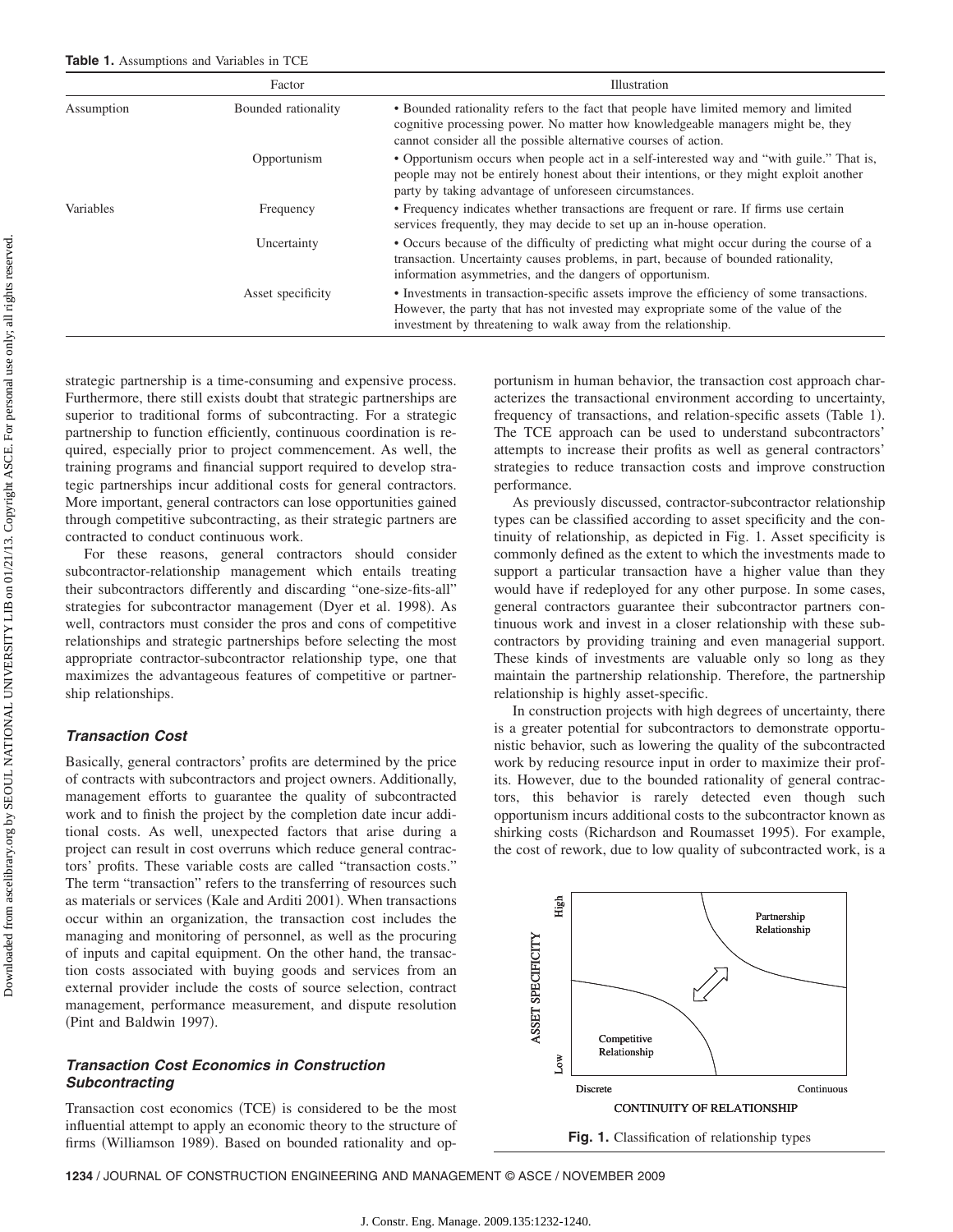type of shirking cost. In a competitive relationship, general contractors generally assume that subcontractors will deliver the utmost performance and abstain from opportunistic behavior, as dissatisfying the general contractor could result in the loss of future business. On the other hand, in strategic partnerships, although this relationship type has various advantages, it is sometimes difficult for general contractors to forestall subcontractors' opportunistic behavior, particularly when transaction-specific investment is involved.

However, despite this disadvantage, there are several specific reasons why partnerships are an effective relationship type: (1) subcontractor involvement in the planning phases of construction can reduce uncertainty during construction projects; (2) the collaborative nature of partnerships and the information sharing involved in this relationship type complement the bounded rationality of general contractors; and (3) in a trust-based relationship, the cynicism associated with opportunistic behavior tends to be minimized.

Nevertheless, if transaction-specific investment is involved that supports the development of subcontractors' skills and knowledge, these benefits can be reversed. As mentioned in Table 1, asymmetry in transaction-specific investment can provoke noninvesting subcontractors to expropriate some value of the investment by threatening to walk away from the relationship. Furthermore, in the construction industry, subcontractors have a higher transferability of relation-specific assets than general contractors. Thus, when a relationship ends, the subcontractors' enhanced capability enables them to secure business with new general contractors. As a result, general contractors must pay additional costs to establish new relationships with other subcontractors. The cost related to this phenomenon is known as the "switching cost." If subcontractors recognize that the switching cost of the general contractor exceeds the cost incurred by their own low performance, they can maintain this low performance and increase their profits without worrying about general contractors "switching" (Richardson and Roumasset 1995).

For this reason, general contractors generally prefer competitive contractor-subcontractor relationships and hesitate to invest in their subcontractors, as such investments increase asset specificity between relationships, which consequently causes switching costs to be incurred. This suggests that in strategic partnerships which involve relation-specific assets that incur switching costs to the general contractor, general contractors must minimize subcontractors' opportunistic behavior which is motivated by switching costs. General contractors can do this by enhancing monitoring mechanisms.

Further, despite the evident differences between competitive and strategic partnership relationships, construction firms find it difficult to decide which type will be most beneficial, as the advantages and disadvantages of each type vary according to specific transactional situations and conditions. It is also challenging to measure costs associated with the different governance structures of various transactions; thus, it is hard to determine how these costs influence the total project cost. To address this, profit models were developed that can be used to measure, on a theoretical basis, the transaction costs of both the general contractor and subcontractors in a competitive and partnership relationship, respectively.

# **Model Development**

When transacting with subcontractors, the main concern of construction firms is to maximize their profits by reducing the total

cost (which includes production and transaction costs). Thus, in this study, two profit models—the competitive model and partnership model—were developed to compare the costs involved in competitive relationships and strategic partnerships. The means through which the general contractor's profit is maximized with the proper subcontractor-relationship type were determined for various conditions. The models were constructed by adapting the model of Richardson and Roumasset (1995) for the construction industry.

The profit models were designed to present the general contractor's profit from only one subcontracted work with fixed quantities of work in a project, not the total profit of the project. In the models, the type of contract used for the work is a unitprice contract. Although this type of contract is based on the estimated quantities and unit prices of the various items included in the project, to design a simplified model, it is assumed that only one type of item is used in the work. According to the contractor-subcontractor relationship type, the profit models have different parameters which reflect various project and subcontracted work conditions. Detailed descriptions of the models are as follows.

# *Competitive Model*

The general contractor's profit function incorporates the value that can be obtained from the subcontracted work as well as the cost of that work. The value that the general contractor can obtain from the work increases in proportion to the quantity of the work, and it can be transferred as profit. Profit is reduced, of course, if the cost increases. The cost consists of the production cost, which is the subcontractor's bidding price, and the transaction cost. In the approach by Richardson and Roumasset (1995), transaction costs include shirking cost, management cost, and coordination cost. The overall profit function for a general contractor, then, can be formulated as follows:

$$
\Pi_G^{\text{com}} = V(q) - C(c, S, M, K)
$$
 (1)

$$
V(q) = vq \tag{2}
$$

$$
C(c, S, M, K) = cq + S(P, q) + M(i, q) + K(a, q)
$$
 (3)

where  $V(q)$  = value from the subcontracted work;  $v =$  general contractor's unit value from one component; *q*= quantity of subcontracted work;  $C(c, S, M, K)$  = general contractor's total cost;  $c$ =contracting unit cost;  $S(P,q)$ =shirking costs; *P*  $=$ subcontractor's performance;  $M(i,q)$  = management cost; *i*  $=$ inspection level;  $K(a,q)$ =coordination cost; and *a* =coordination level.

#### **Value from the Subcontracted Work:**  $V(q) = vq$

The general contractor's value  $V(q)$  increases as the quantity of subcontracted work increases because the average value from one component of the work is fixed. For clarity in analysis, the quantities are used to indicate only the total volume of the subcontracted work.

#### **Production Cost:** *cq*

Although methods of paying subcontractors can vary, in the model, contracts with subcontractors are assumed to be unit-price contracts. The variable *c* represents the unit cost per one component.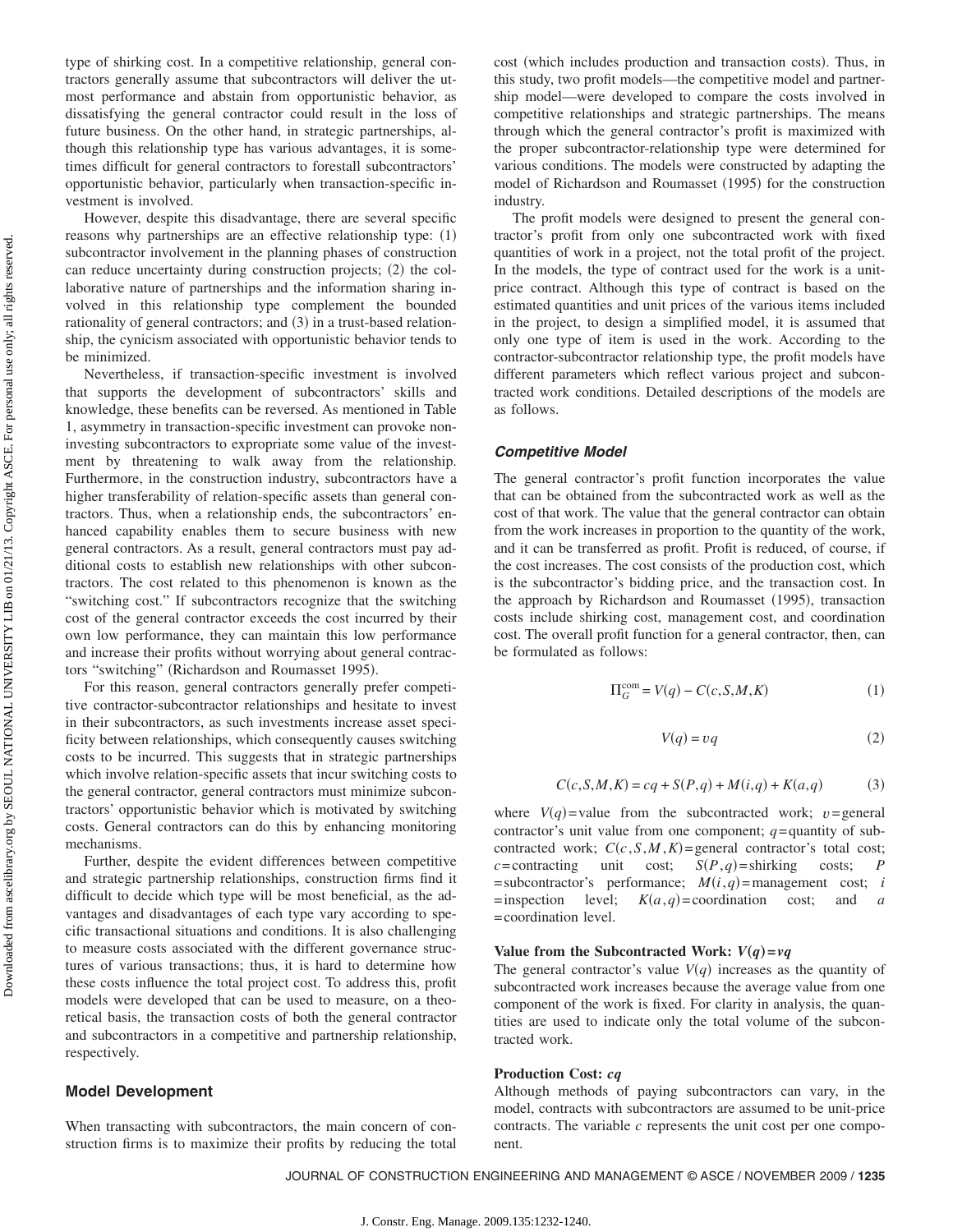# $\text{Shirking Cost: } S(P,q) = [h(1-P)/P]q$

The shirking cost is incurred by the general contractor as a result of the subcontractor's poor performance. This cost increases if the performance level of the subcontractor decreases. The parameter *h* indicates the cost incurred due to poor performance.

# **Management Cost:**  $M(i,q) = \alpha m(i_0+i)q$

Management cost is required to ensure the expected performance level. Inspection level  $(i)$  is the proportion of inspected work to subcontracted work. The parameter *m* represents the inspection cost for the subcontracted work. The management tasks of the general contractor commonly include all of those performed by the subcontractor. Accordingly, the general contractor's management task workload can be determined, which is in turn used to determine management cost. To reflect this, the parameter  $\alpha$ , which signifies the proportion of labor to the total amount of subcontracted work, is added. The parameter  $i_0$  represents the minimum inspection level.

#### **Overall Coordination Cost:**  $K(a,q) = (1-s)kaq$

Due to the high level of uncertainty in construction projects, the general contractor may focus on coordination with subcontractors. Coordinating subcontractors' work is one of the most complex tasks in construction. The variable *a* represents the coordination level desired by the general contractor. Coordinating with subcontractors requires that general contractors input their resources, which include time, materials, and even labor. All of these factors influence the general contractor's costs. Coordination cost *k* is the cost required to coordinate with a certain subcontractor. However, the coordination cost can be reduced if the subcontracted work is standardized, as there is less uncertainty in standardized work than in customized work. The parameter *s* represents the standardization level of the subcontracted work.

Meanwhile, the subcontractor's profit function consists of the contracting cost in the form of the bid offered, as well as costs to ensure the expected performance level. When the subcontractor's work is so poor that the general contractor demands that the performed work be redone, rework cost is incurred (Richardson and Roumasset 1995). While the contracting cost is an income, the other costs are expenses incurred in completing the work. Thus, the subcontractor's profit model can be formulated as follows:

$$
\Pi_s^{\text{com}} = [c - C(a, p) - R(i, P)]q = \rho c q \tag{4}
$$

$$
C(a, P) = c_{\text{fixed}} + \frac{\alpha}{1 + a} c_{\text{added}} \left( \frac{P}{1 - P} \right)
$$
 (5)

$$
R(i, P) = r(i_0 + i) \left(\frac{1 - P}{P}\right)
$$
\n<sup>(6)</sup>

where  $C(a, P)$  = subcontractor's cost;  $c_{\text{fixed}}$  = fixed cost;  $\alpha$ = proportion of labor work in the total subcontracted work;  $c_{\text{added}} = \text{cost of management effort}$ ;  $R(i, P) = \text{reward cost due to}$ poor performance;  $r$ = rework cost;  $i_0$ = minimum inspection level;  $i$ =inspection level; and  $\rho$ =acceptable rate of profit for subcontractors.

#### **Subcontractor's Cost:**

# $C(a, P) = c_{\text{fixed}} + [\alpha/(1+a)]c_{\text{added}}[P/(1-P)]$

*c*fixed is the fixed cost of performing the subcontracted work. If the subcontractor wants to improve work performance, additional resources, such as labor, should be input. As a result, performance is affected by the volume of additional resource input. According

to the model of Richardson and Roumasset (1995), this kind of relationship between performance and additional resource input can be presented as a function  $P = R I/(R I + 1)$ , where RI = resource input. If the cost for additional resource input is defined as  $c_{\text{added}}$ , the additional cost to improve performance is  $c_{\text{added}} \times \text{RI}$ , which can be converted to  $c_{\text{added}} \times [P/(1-P)]$  using the above function. However, the additional cost can be reduced through coordination with the general contractor. Furthermore, because the general contractor's management tasks are limited to labor on site, the amount of the additional cost can be determined according to the parameter  $\alpha$ .

#### **Rework Cost due to Poor Performance:**  $R(i, P) = r(i_0 + i) [(1 - P)/P]$

The proportion of rework required is determined by the subcontractor's performance and the level of inspection conducted by the general contractor. When the inspection level increases and performance is relatively poor, the proportion of rework increases. The parameter  $r$  indicates the cost related to rework.

Accordingly, the profit function in the competitive model can be written as

$$
\Pi_G^{\text{com}} = \left[ v - c - h \left( \frac{1 - P}{P} \right) - \alpha m (i_0 + i) - (1 - s) k a \right] q \qquad (7)
$$
  

$$
\Pi_S^{\text{com}} = \left[ p_c - c_{\text{fixed}} - \frac{\alpha}{1 + a} c_{\text{added}} \left( \frac{P}{1 - P} \right) - r (i_0 + i) \left( \frac{1 - P}{P} \right) \right] q
$$
  

$$
= \rho p_c q \qquad (8)
$$

#### *Partnership Model*

The structure of the partnership model is similar to that of the competitive model. Nevertheless, the partnership model differs from the competitive model in the setup cost for establishing the partnership relationship and in the effectiveness of contractorsubcontractor coordination. The partnership model setup cost is the cost required for training, transferring technologies, and managerial support. Setup cost, which can result in switching cost, often prevents the general contractor from being able to easily change subcontractors for future projects. Consequently, the switching cost can affect the subcontractor's behavior. Also, of the two previous studies (Kim and Kim 2003; Zou and Lim 2005) that have asserted the need for more intimate and continuous relationships between contractors and subcontractors, both illustrate that such relationships can create communicable environments conducive to effective collaboration. However, the factors affecting the general contractor's profit are the same as those in the competitive model, excluding the existence of a setup cost, which is reflected in the partnership model in the equation below.

$$
\Pi_G^{\text{part}} = \left[ v - c - h \left( \frac{1 - P}{P} \right) - \alpha m (i_0 + i) - (1 - s) k a \right] q - s_1 \tag{9}
$$

where  $s_1$ = setup cost.

# **Model Application**

There are three variables in the models:  $P$  (performance level of subcontractors),  $a$  (coordination level), and  $i$  (inspection level). To maximize profit, general contractors must select the appropriate  $a$  and  $i$  in both the competitive and partnership models (see

**1236** / JOURNAL OF CONSTRUCTION ENGINEERING AND MANAGEMENT © ASCE / NOVEMBER 2009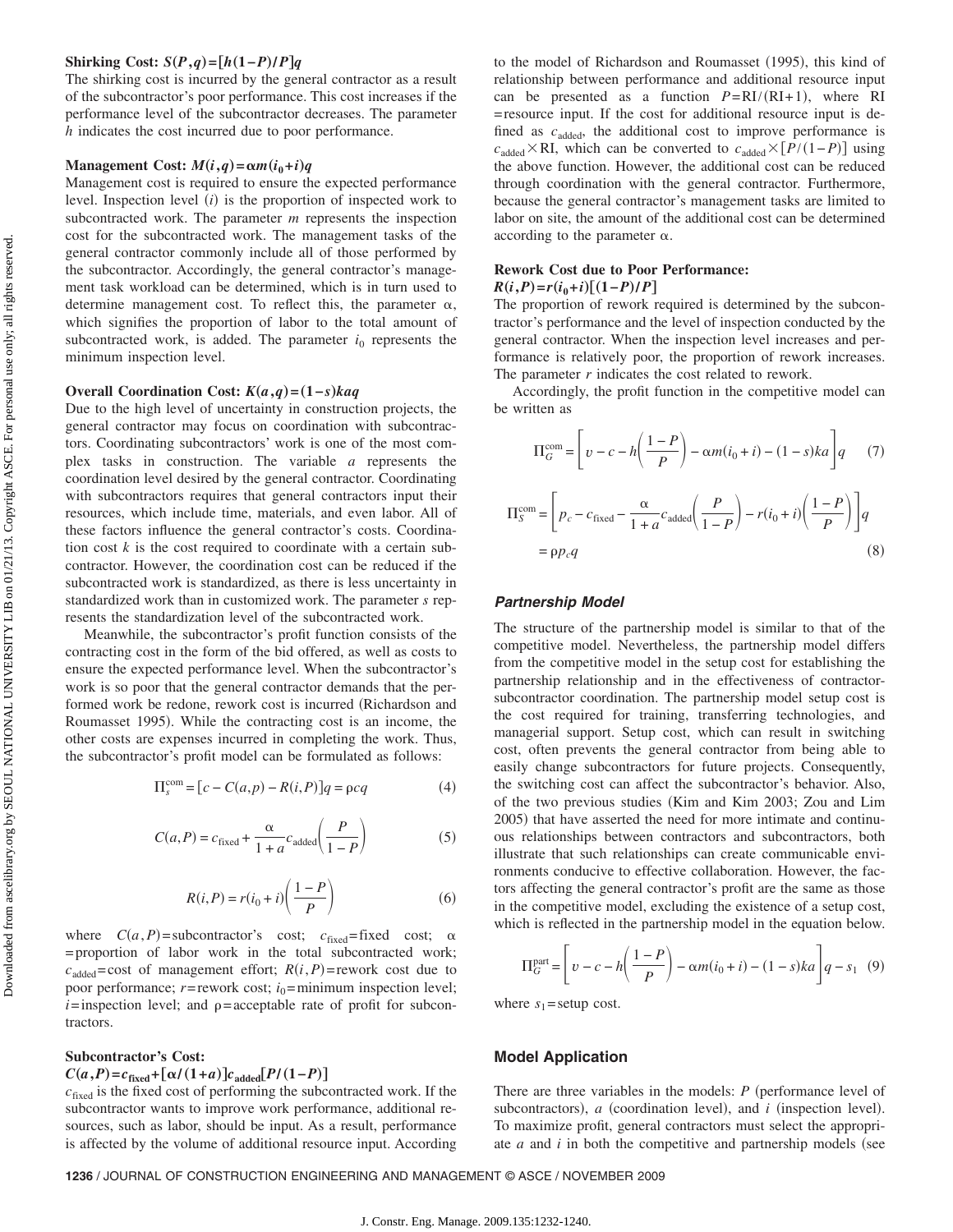

**Fig. 2.** Model application

"Step 1" of the competitive model and "Step 2" of the partnership model in Fig. 2). Meanwhile, the performance level is determined by the subcontractor. In each model, subcontractor performance level varies according to subcontractor behavior. Although the subcontractor can determine this performance level, in the competitive model, the subcontractor's behavior is controlled by the general contractor. So, it is assumed that the subcontractor should select the performance level to maximize the profit of the general contractor (see Step 1 of the competitive model in Fig. 2). On the other hand, in the partnership model, subcontractors can determine the performance level that will maximize their own profit (see Step 1 in Fig. 2). This is due to the switching costs that the general contractor would incur.

Based on these concepts, the detailed model solutions were determined and can be found in the Appendix. The model solutions in the Appendix are processes to maximize the profit functions  $\Pi_G^{\text{com}}(P, a, i)$  and  $\Pi_G^{\text{part}}(P, a, i)$  by derivation of the functions. Then, max  $\Pi_G^{\text{com}}(P^*, a^*, i^*)$  and max  $\Pi_G^{\text{part}}(P^{**}, a^{**}, i^{**})$  are compared by simulating the models for variations of the parameters described in Table 2, and by finding the conditions under which each relationship yields maximized profits to the general contractor.

# *Shirking Cost and Rework Cost*

A comparison of shirking and rework costs emphasizes how crucial it is that the general contractor select the most suitable contractor-subcontractor relationship type. A high shirking cost indicates that subcontracted work is a critical factor of profit. However, all forms of subcontracted work in a project do not carry equal importance. Work of longer duration, which requires more resources, has a greater impact on profit. Thus, as the importance of a work increases, the general contractor incurs additional costs due to poor subcontractor performance. Therefore, more important subcontracted work causes higher shirking costs.

Furthermore, if performance is poor, additional costs will be incurred to the subcontractor if it is determined by the general contractor's inspection that rework is required. Detecting problems during such inspections also incurs a controlling cost to the subcontractor. Thus, by using the shirking cost and the rework cost, the importance of subcontracted work to both general contractors and subcontractors can be determined and accounted for.

Considering the simulation results shown in Fig. 3, if the rework cost is higher than the shirking cost, the benefits of a partnership relationship surpass that of a competitive relationship. In the values of *r* and *h* on the line, the general contractor's profits under the two models become the same. However, whereas the competitive relationship is superior in the area above the line, the strategic partnership is superior in the area below the line.

This result suggests that "who" determines performance level is closely related to subcontracting type. In the partnership model, subcontractors can determine the performance level because doing so enables them to maximize profit. However, the general

**Table 2.** Values of Parameters

| Value of parameters |                                                          |                |             |  |
|---------------------|----------------------------------------------------------|----------------|-------------|--|
| Parameter           | Definition                                               | Typical value  | Range       |  |
| h                   | Shirking cost of the general contractor                  |                | $0 - 1$     |  |
| k                   | Coordination cost                                        |                | $0 - 1$     |  |
| $\alpha$            | Proportion of labor work in the total subcontracted work | 0.5            | $0 - 1$     |  |
| S                   | Degree of standardization                                | 0.9            | $0 - 1$     |  |
| ρ                   | the rate of profit by subcontractor                      | 0.1            | $0 - 0.2$   |  |
| $c_{\text{added}}$  | Labor costs for controlling performance by subcontractor |                | $0 - 5$     |  |
| q                   | Quantity                                                 | 100            | $100 - 500$ |  |
| n                   | Number of projects                                       | 10             |             |  |
| v                   | Value                                                    | 10             |             |  |
| C                   | Unit cost                                                |                |             |  |
| $c_{\text{fixed}}$  | Fixed cost by subcontractor                              | 50             |             |  |
| r                   | Rework cost                                              | $\overline{2}$ |             |  |
| m                   | Inspection cost                                          |                |             |  |
| $i_0$               | Minimum inspection level                                 | 0.1            |             |  |
| $s_1$               | Set-up cost (investment, training, etc.)                 | 10             |             |  |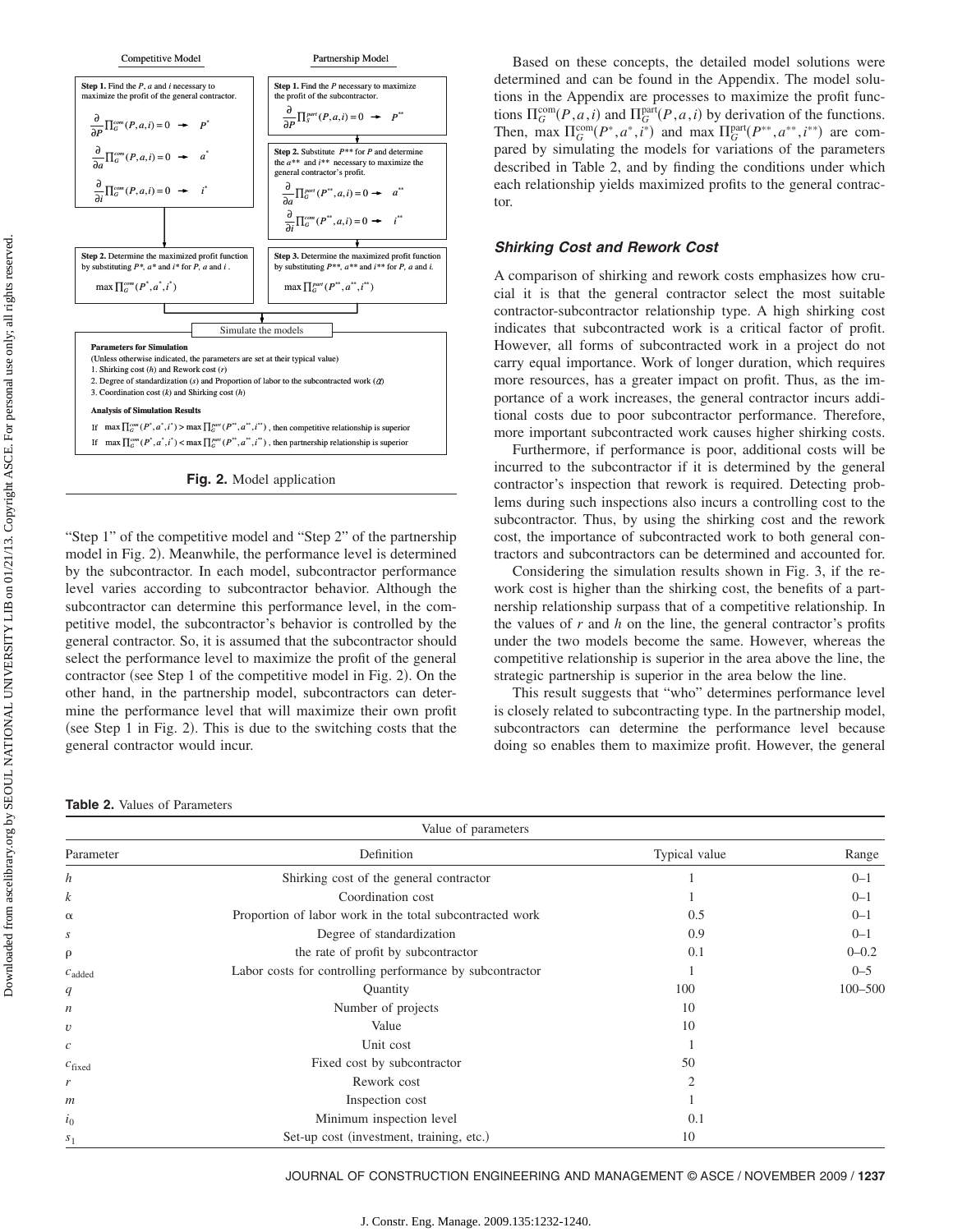

contractor's managerial tasks are supposed to ensure an acceptable performance level because poor subcontractor performance incurs additional costs.

As well, when *r* is high, the ramifications of poor subcontractor performance will be high; therefore, the subcontractor will tend to restrain opportunistic behavior that could result in performance problems. In this case, general contractors could reduce their total cost by minimizing or preventing poor subcontractor performance by coordinating with their subcontractor in a partnership relationship; thus, strategic partnerships are preferable in cases of higher *r*. However, when *r* is low and *h* is high, the general contractor cannot control the subcontractor's poor performance in a strategic partnership. In this case, the competitive relationship is superior because there is no switching cost; therefore, the general contractor can easily change their subcontractor when performance is unsatisfactory.

# *Characteristics of Subcontracted Work and Relationship Type*

When construction firms attempt to decide whether or not to establish a partnership relationship with a subcontractor, one important factor is the type of subcontracted work. Because labor has a significant influence on transaction cost, one criterion used to classify subcontracted work is the proportion of labor to the total subcontracted work. As discussed earlier, whether the subcontracted work is standardized or customized also affects transaction costs.

In order to investigate the impact of the subcontracted work's characteristics on relationship type selection, the model was simulated for variations of  $\alpha$  (proportion of labor work in the total subcontracted work) and *s* (degree of standardization). As shown in Fig. 4, in the case of a low proportion of labor, the partnership relationship is superior to the competitive relationship, regardless of the degree of standardization. Normally, partnership requires intensive management efforts to prevent the subcontractor's opportunistic behavior. However, in the case of a low proportion of labor, the burden of inspection is comparatively lowered. In the same context, if the degree of standardization  $(s)$  is constant, the benefits of a competitive relationship will surpass those of a partnership relationship as labor increases, and in turn, the general contractor will incur higher managerial costs for the subcontracted work. Thus, the more standardized the subcontracted work is, the more profitable the competitive relationship will be.

The degree of standardization also affects the coordination cost. If subcontracted work is highly standardized, coordinated

Characteritics of the subcontracted work



activities between the general contractor and subcontractor become less complex. With regards to coordinative efforts, the simulation results show that the coordination level required to maximize the general contractor's profit in the partnership relationship is lower than in the competitive relationship. This indicates that general contractors can reap higher profits in the partnership relationship without having to manage high levels of coordination. Therefore, if the coordination cost decreases with a high degree of standardization, the influence of the coordination cost affecting the total cost is reduced. Henceforth, if subcontracted work is further standardized, the competitive relationship is a more desirable relationship than the partnership relationship. In addition, considering the influences of  $\alpha$  and *s* on general contractors' profits, lower values of  $\alpha$  and *s* indicate that a partnership relationship is favorable, whereas higher values of  $\alpha$  and *s* indicate that a competitive relationship is superior from the perspective of general contractors' profits.

#### *Coordination Cost and Rework Cost*

As general contractors are cost-sensitive, the coordination cost inevitably becomes an important factor in determining relationship type. The coordination cost also indicates the level of complexity of the subcontracted work. Coordinating with a subcontractor is not an easy task, especially if the subcontracted work entails significant variations. Variations can mean changes in design or specifications, frequent cost overruns, and even conflicts with other work. Coordinating subcontracted work that has more variations will require more time and will incur higher costs. The coordination cost affects the determination of performance level, coordination level, and inspection level. The way in which the coordination cost affects these variables can serve as a criterion for relationship type selection.

On the other hand, the rework cost is another parameter used in the simulations. In order to understand how the results differ according to the rework cost of the subcontractor work, the models were simulated for variations of the value *r*.

Overall, the results in Fig. 5 show that the partnership relationship is superior when the general contractor incurs a smaller shirking cost (h). If the shirking cost is high, the subcontractor's poor performance results in a substantial reduction of the general contractor's profit. In the partnership relationship, when subcontractors attempt to maximize their own profit, they exhibit the tendency to perform at a less than optimal level. To prevent this, the general contractor increases the inspection level, which results in increased management costs. Consequently, transaction costs in

```
1238 / JOURNAL OF CONSTRUCTION ENGINEERING AND MANAGEMENT © ASCE / NOVEMBER 2009
```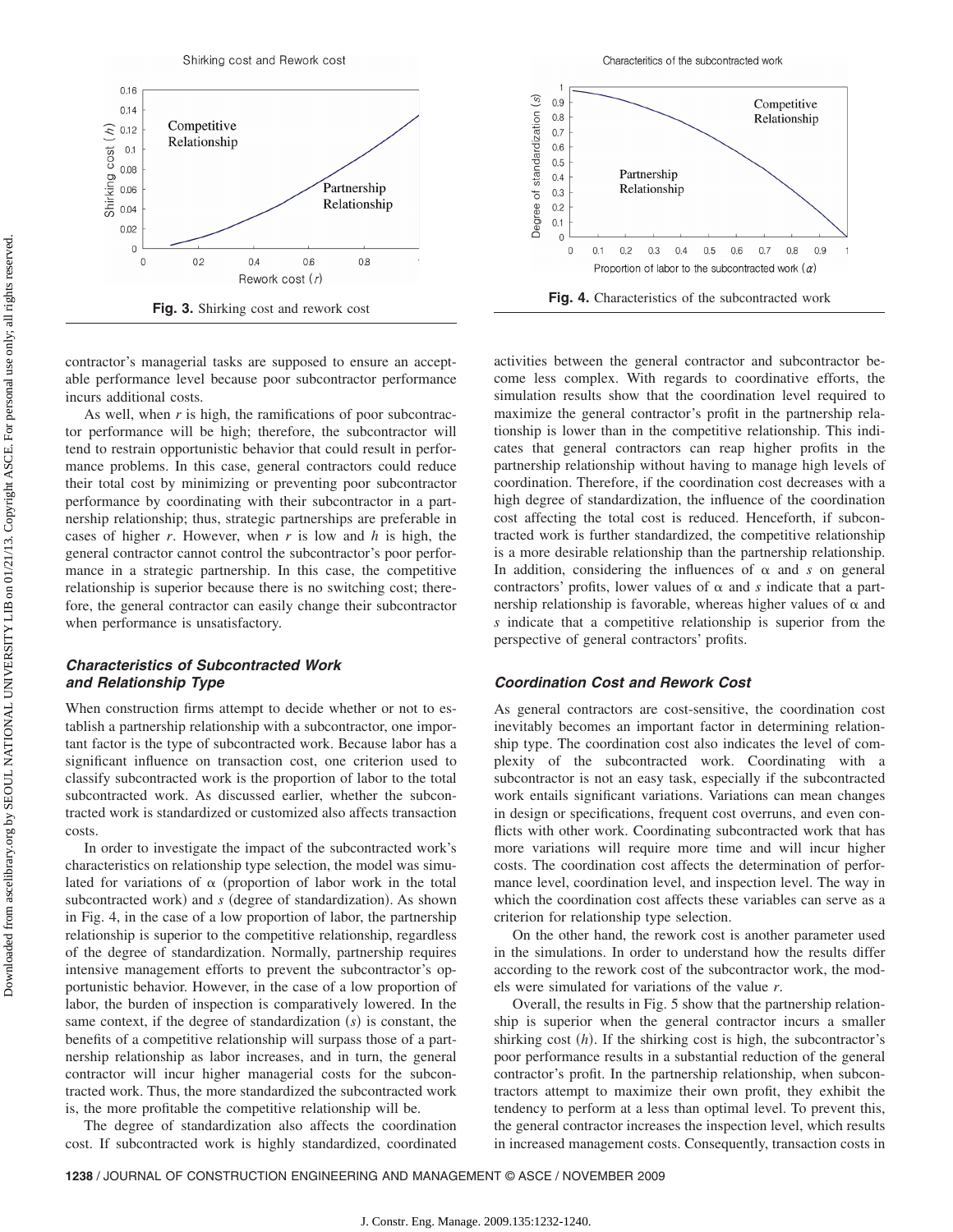

**Fig. 5.** Shirking cost and coordination cost of the general contractor

the partnership relationship become higher than in a competitive relationship. Thus, the competitive relationship is favorable when the shirking cost is high.

However, increasing the shirking cost of subcontractors  $(r)$ ensures that their opportunistic behavior can be better controlled. This is because subcontractors are aware that poor performance can result in a decrease of their profits. Therefore, despite the high shirking costs general contractors might incur, the partnership relationship is clearly superior to the competitive relationship in this respect.

# **Conclusions**

In this paper, two types of construction industry relationships between general contractors and subcontractors were discussed: competitive relationships and strategic partnerships. Based on the argument that construction firms should not use a one-size-fits-all approach for subcontractor management (Dyer et al. 1998), this study attempted to determine the conditions under which each relationship type is the most beneficial. The model of Richardson and Roumasset (1995) was adapted to the construction industry to develop two profit models for general contractors and subcontractors in both relationships. Then, these models were simulated for the parameter variations that affect the conditions and characteristics of subcontracted work, and the results were analyzed. Due to the difficulties involved in collecting actual data on transaction costs during construction (Constantino and Pietroforte 2002), in the examination of the relative fluctuations of transaction costs, relative values were focused on instead of the absolute values of the parameters. The simulation was conducted for:  $(1)$  the significance of subcontracted work to general contractors and subcontractors;  $(2)$  the characteristics of the subcontracted work; and  $(3)$ the costs affecting general contractors' transaction costs.

Consequently, the following practical guidelines for selecting the most appropriate relationship type were determined. First, it was found that the partnership relationship is superior to the competitive relationship only when general contractors incur a low shirking cost due to subcontractors' opportunistic behavior. This opportunistic behavior results from subcontractors' awareness that they will be less impacted by the negative consequences of poor performance than the general contractor. Therefore, even as the amount of shirking cost incurred by subcontractors increases, their opportunistic behavior can be controlled. Second, although general contractors can reduce transaction cost by establishing a partnership relationship for more customized work, the comparative advantages of the partnership relationship decrease as the proportion of labor increases. That is, the general contractor is required to put in more effort to manage subcontracted work in a partnership relationship than in a competitive relationship. Third, in a partnership relationship, the higher the coordination cost, the smaller the transaction cost incurred by the general contractor.

However, because this paper assumes hypothetical transactioncost-based conditions, the research results are limited in their applicability to real projects. Moreover, the assumptions are likely to emphasize the advantages of the competitive relationship and the disadvantages of the partnership relationship. As already noted, it is assumed that general contractors are able to choose the subcontractor's performance level in a competitive relationship but not in a partnership relationship. Considering the fact that general contractors generally prefer competitive contractorsubcontractor relationships, these assumptions are reasonable. Nevertheless, this article emphasizes that construction firms desiring closer relationships with subcontractors must understand the advantages and disadvantages of the different alternatives. As well, further in-depth analysis of contractor-subcontractor transactions is required to determine which relationship type is the most beneficial for both parties.

Although this paper's findings need to be further refined and validated through additional industry-based research, the transaction-cost-based profit models developed here can provide industry practitioners and researchers with new perspectives and valuable insights on contractor-subcontractor relationships. As well, if applied in actual construction projects, such knowledge could ultimately improve subcontracting practices.

# **Acknowledgments**

This research was supported by a grant Grant No. 05CIT-D05- 01) from Construction Technology Innovation funded by the Ministry of Construction and Transportation of Korea.

# **Appendix. Model Solutions**

To reflect the different behaviors of the general contractor and the subcontractor, the general contractor, according to the competitive model, chooses the variables *P*, *a*, and *i* to maximize profit. However, in the partnership model, the performance level *P* is determined by the subcontractor, not by the general contractor.

# *Competitive Model*

$$
\max \Pi_G^{\text{com}} = \left[ v - c - h \left( \frac{1 - P}{P} \right) - \alpha m (i_0 + i) - (1 - s)ka \right] q
$$
\n(10)

$$
\Pi_{S}^{\text{com}} = \left[ c - c_{\text{fixed}} - \frac{\alpha}{1 + a} c_{\text{added}} \left( \frac{P}{1 - P} \right) - r(i_0 + i) \left( \frac{1 - P}{P} \right) \right] q
$$
  
=  $\rho p_c q$  (11)

Substituting  $c$  into Eq.  $(10)$  from Eq.  $(11)$ , and considering the derivatives  $(\partial/\partial P\Pi_G^{\text{com}}=0, \ \partial/\partial a\Pi_G^{\text{com}}=0, \text{ and } \partial/\partial i\Pi_G^{\text{com}}=0)$ , we can find the *P*, *a*, and *i* necessary to maximize the profit of the general contractor.

JOURNAL OF CONSTRUCTION ENGINEERING AND MANAGEMENT © ASCE / NOVEMBER 2009 / **1239**